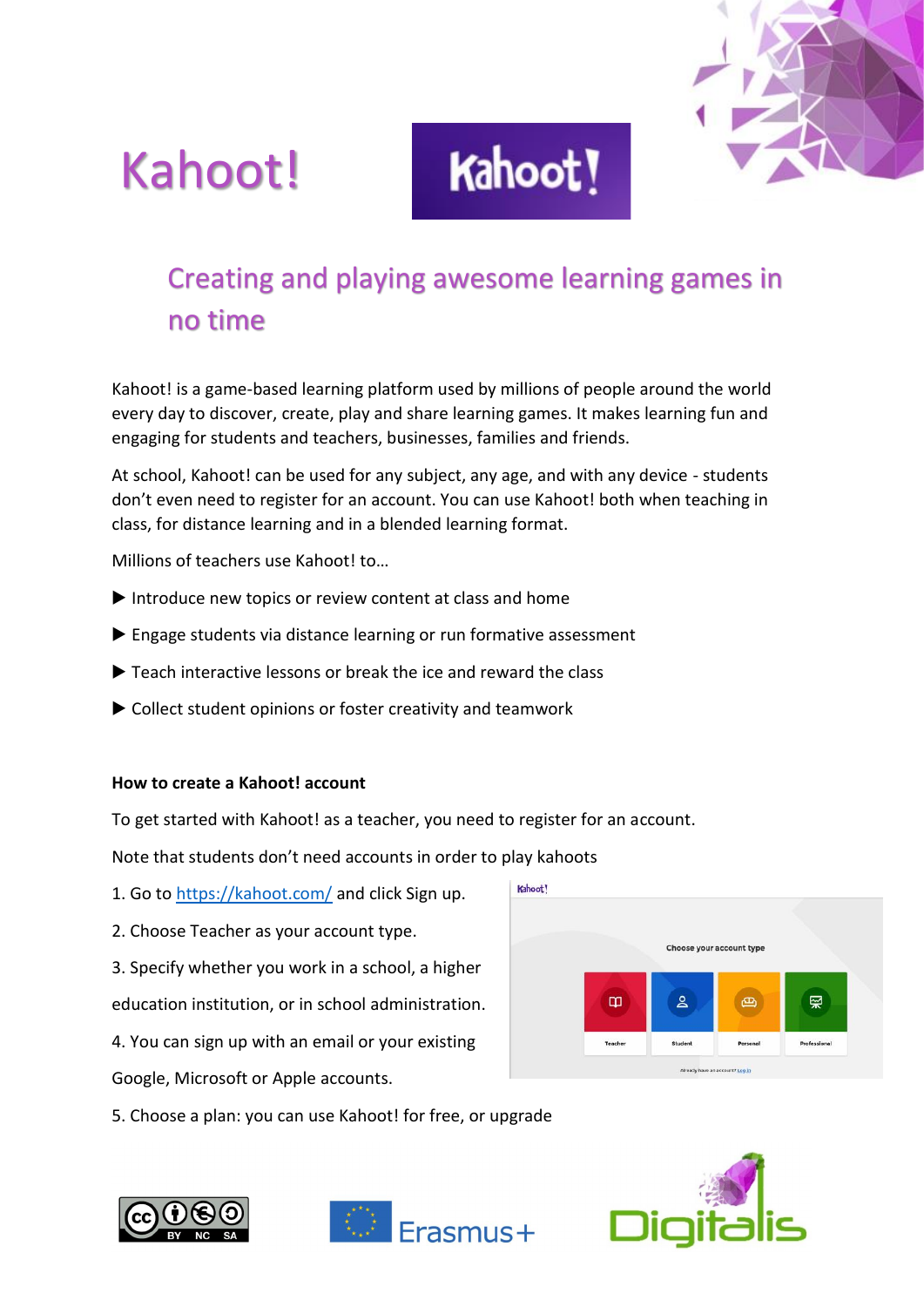# **How to create your first kahoot**

- 1. Log in to your Kahoot! account.
- 2. Click "Create" and choose New kahoot.
- 2. Start typing your first quiz question. Add answer alternatives, mark the correct answer(s).
- 3. Tune the timer and points depending on the complexity of the question.
- 4. Add an image by uploading it from your computer or choosing one from our image library.



#### **Tips & tricks**

**Instead of typing questions from scratch, you can add them from our question bank. It'll help you create kahoots 3x as fast. You can access it from the left-hand side of the kahoot creator.**

# **How to host a kahoot live in class**

When playing live in class, kahoots are displayed on a shared screen everyone in the classroom can see. Students join in and answer using their own device with an internet connection - for example, a tablet or computer.

1. Open a kahoot you'd like to host for your students, click Play and choose Teach.

2. Adjust game options - for example, randomize the order of questions, or enable our friendly nickname generator. Choose whether students play individually (Classic mode) or in Team mode.

3. By default, questions are displayed on a shared screen, while students tap answer tiles on their devices.

4. A unique Game PIN will be displayed at the top of the screen. Students enter this PIN to join the live kahoot in the Kahoot! app or in their browser.

5. Click Start once you can see all the players' nicknames in the "lobby". During playing you can use the spacebar or your mouse to go to the next question.







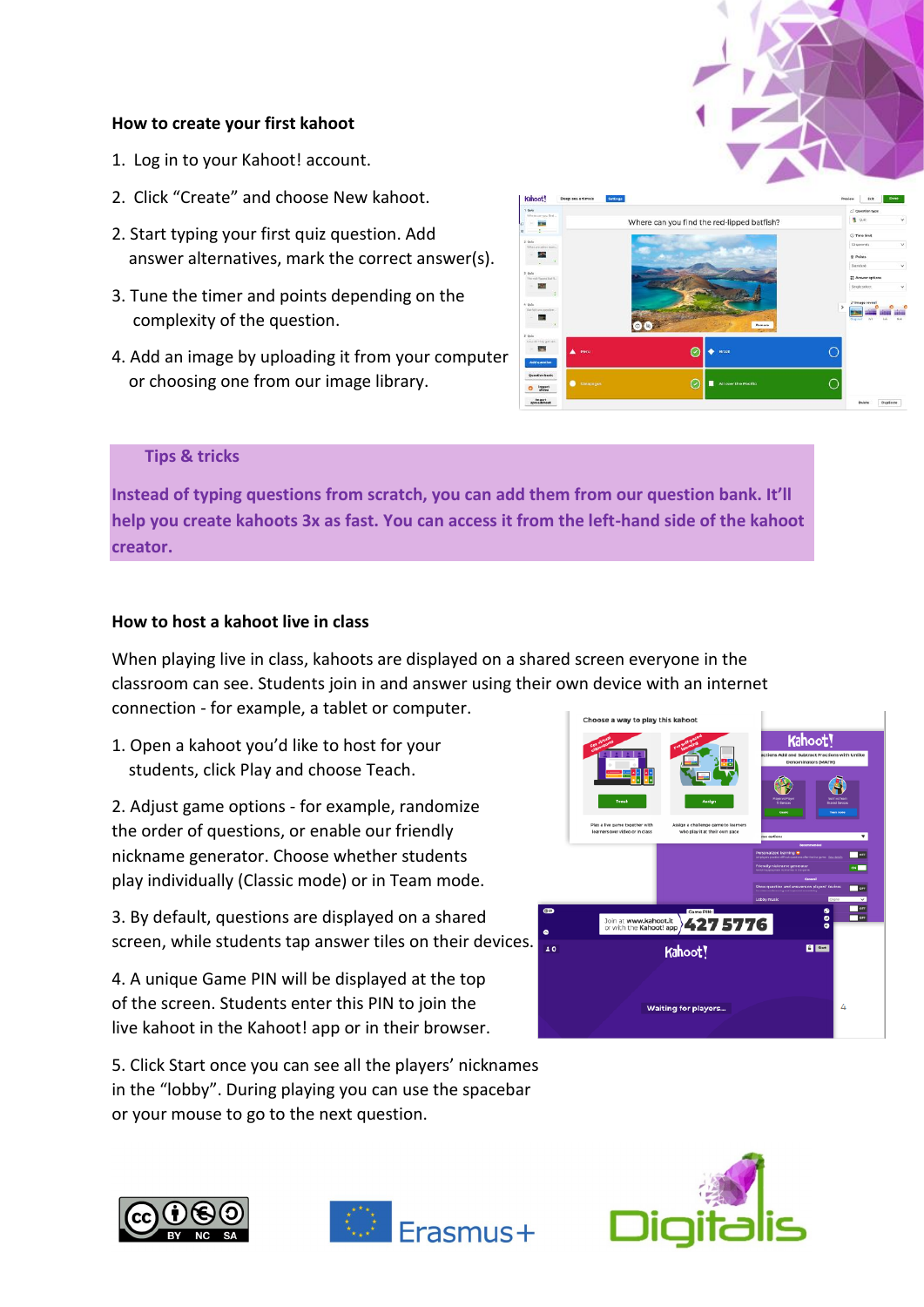

# **How to host a kahoot via video for distance learning**

When hosting a kahoot for distance learning, you'll need to use a video conferencing tool and share your screen. Then follow the steps which were described in the section before.

# **How to assign a student-paced challenge**

In this mode, students will play asynchronously at their own pace while questions and answers will be displayed on their own screen, which means they can play anywhere, anytime!

- 1. Open a kahoot you'd like to host for your students, click Play and choose Assign.
- 2. Follow the instructions and set a deadline when you'd like the kahoot challenge to be completed. Adjust additional options turning off question timer, randonizing…)
- 3. Hit Create and copy the challenge link. Share it with your students – for example, via email or directly to Google Classroom, Remind or Microsoft Teams. Alternatively, you can share the PIN of the challenge.

| $\mathbf{e}$ $\mathbf{e}$ $\mathbf{e}$                                                                                                                                                   | Assign challenge<br>Players should complete it before-      |                           |
|------------------------------------------------------------------------------------------------------------------------------------------------------------------------------------------|-------------------------------------------------------------|---------------------------|
|                                                                                                                                                                                          |                                                             |                           |
|                                                                                                                                                                                          | <b>Challenge</b>                                            | Mon 20 Apr                |
| dents complete a game at<br>their own pace, viewing<br>uestions and answers on<br>heir devices. Perfect for<br>wiewing material and in-<br>class learning stations!<br><b>Learn more</b> | Options<br>Question Timer (?)<br>Randomize answer order (?) | ON<br>OFF                 |
|                                                                                                                                                                                          | Friendly nickname generator (?)<br>OFF                      |                           |
|                                                                                                                                                                                          | Player limit: 100                                           | Upgrade to increase limit |
|                                                                                                                                                                                          | Cancel                                                      | Create                    |
|                                                                                                                                                                                          |                                                             |                           |

4. By joining your challenge via a link or PIN, students play it at their own pace on a computer or mobile device.

#### **Tips & tricks**

Turning the timer off in a student-paced challenge will decrease guesswork, prioritize accuracy, and improve students' focus. That's why many teachers find challenges especially helpful for content review, exam prep, and homework assignments.

# **How to assess learning results with Kahoot! Reports**

With Kahoot! reports, you can capture useful instructional insights for formative assessment. Learn how to use reports to assess learning and better target your further instruction - which is especially important for distance learning when you're interacting with students remotely.